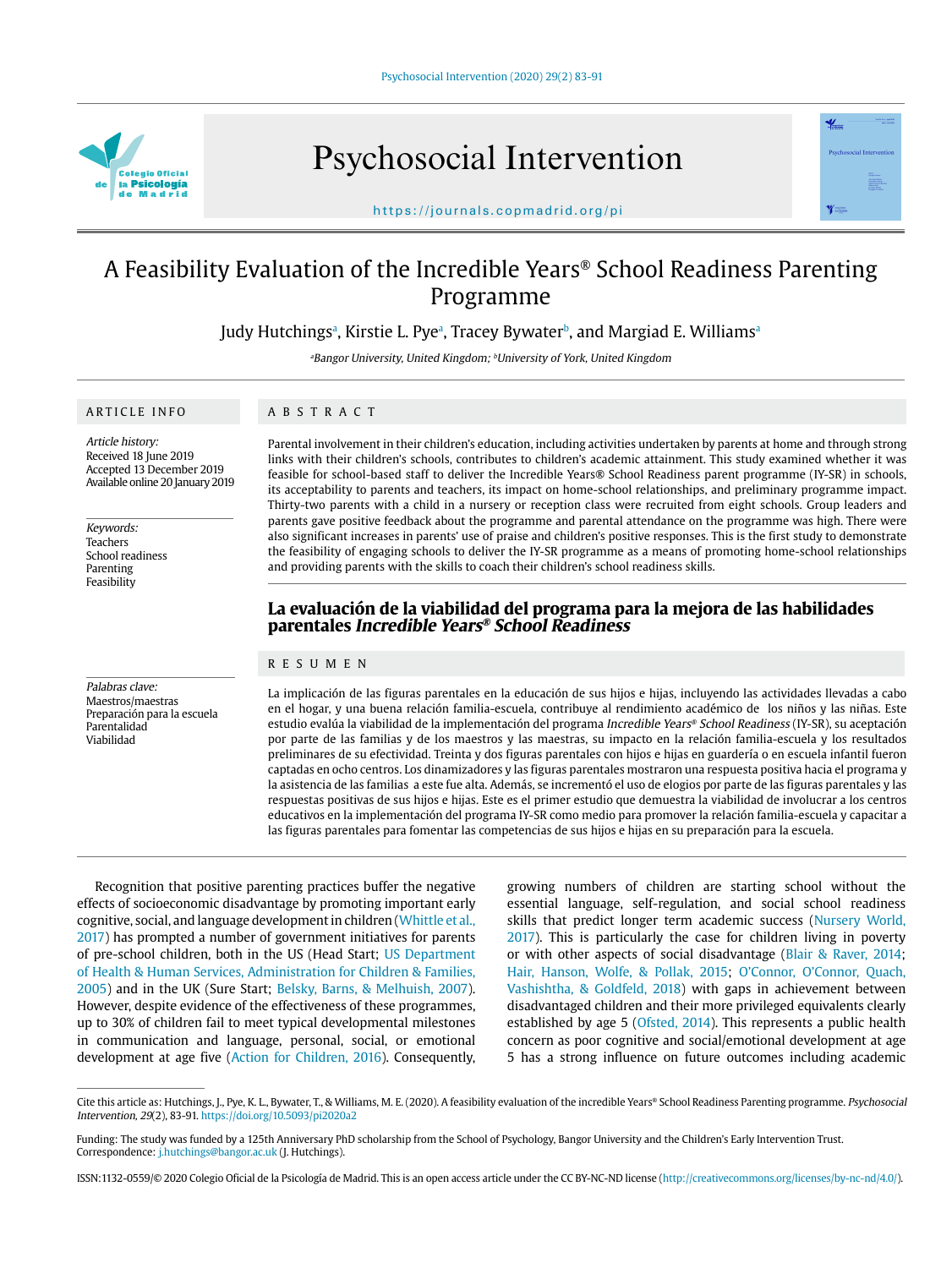underachievement, poor mental and physical health, reduced social skills, and unemployment (Alborz, Pearson, Farrell, & Howes, 2009; Blair & Raver, 2014; Jones, Greenberg, & Crowley, 2015).

Schools recognise the need to develop children's school readiness skills and a number of government curriculum developments, such as the Foundation Phase (Wales; see [https://gov.wales/foundation-pha](https://gov.wales/foundation-phase-action-plan)[se-action-plan](https://gov.wales/foundation-phase-action-plan)) or Early Years Foundation Stage (England; see [ht](https://www.gov.uk/early-years-foundation-stage))[tps://www.gov.uk/early-years-foundation-stage\),](https://www.gov.uk/early-years-foundation-stage)) seeking to promote these essential skills during children's early school years. The school Personal Social Education (PSE; see [https://hwb.gov.wales/curricu](https://hwb.gov.wales/curriculum-for-wales-2008/key-stages-2-to-4/personal-and-social-education-framework-for-7-to-19-year-olds-in-wales)[lum-for-wales-2008/key-stages-2-to-4/personal-and-social-educa](https://hwb.gov.wales/curriculum-for-wales-2008/key-stages-2-to-4/personal-and-social-education-framework-for-7-to-19-year-olds-in-wales)[tion-framework-for-7-to-19-year-olds-in-wales](https://hwb.gov.wales/curriculum-for-wales-2008/key-stages-2-to-4/personal-and-social-education-framework-for-7-to-19-year-olds-in-wales)) curriculum in Wales and the Personal Social and Health Education (PSHE; see [https://www.](https://www.gov.uk/government/publications/personal-social-health-and-economic-education-pshe) [gov.uk/government/publications/personal-social-health-and-econo](https://www.gov.uk/government/publications/personal-social-health-and-economic-education-pshe)[mic-education-pshe\)](https://www.gov.uk/government/publications/personal-social-health-and-economic-education-pshe) curriculum in England also focus on children's emotional regulation, social relationship, and problem-solving skills. In the UK, a number of evidence-based programmes develop these skills, including the Incredible Years Dinosaur School (Webster-Stratton, 2011), PATHS (Promoting Alternative Thinking Strategies; Kusché & Greenberg, 1994), and Positive Action (Washburn et al., 2011) programmes. These programmes use intensive curriculum-based learning to teach emotion regulation, social, and problem-solving skills to primary school-aged children using behavioural strategies such as modelling, role-playing, and discussions. However, whilst these strategies and programmes support children in school, encouraging parents to be involved in their child's education can be challenging for schools (Education Endowment Foundation, 2019).

Parental involvement in their children's education independently benefits children's learning outcomes (e.g., Galindo & Sheldon, 2012; Wilder, 2014). In a meta-synthesis of the literature, Wilder (2014) found a positive relationship between parental involvement and children's academic outcomes, regardless of the definition of parental involvement. Most parents want the best educational outcomes for their children and many parents would like more opportunities for involvement with their child's school (Peters et al., 2008). This is strongest amongst disadvantaged groups for whom children's academic outcomes can be less good (Herbers et al., 2012) and Peters et al. (2008) conclude that work is needed to increase parental involvement with their children's school.

School practices can influence parental involvement in their children's education (Green, Walker, Hoover-Dempsey, & Sandler, 2007; Povey et al., 2016) with socio-economic variables being less important than school actions that encourage parental involvement (Adams & Christenson, 2010; Jeynes, 2010; Kingston, Huang, Calzada, Dawson-McClure, & Brotman, 2013). In a randomised controlled trial with parents of preschool children, Mendez (2010) found a correlation between positive parent/teacher relationships and higher levels of school readiness abilities in children, including vocabulary and social/emotional competence. It is therefore important that schools create an environment in which parents and teachers work together to ensure that children feel secure, confident, and understood, cultivating their learning experience and future resilience (Pizzolongo & Hunter, 2011).

Interviews with parents highlight the importance of school staff informing them of how they can be involved (Pena, 2000), and providing information on what their children are learning and how they can help to support their children's education (Tsurkan, 2016). Positive school invitations and a welcoming school climate demonstrate that teachers value the interest/involvement of parents (Tsurkan, 2016) and encourage parental involvement (Jeynes, 2010).

Schools can encourage parents to promote school readiness skills at home (Education Endowment Foundation, 2019; Emerson, Fear, Fox, & Sanders, 2012). Some of the recommended strategies include shared book reading and shared play time (Education Endowment Foundation, 2019). However, early years teachers report limited knowledge of parents' involvement in out of school educational activities with their children, particularly among less well educated parents (George, 2012). With greater recognition of the importance of parental involvement there is a need to develop and evaluate interventions that enhance home-school links and promote children's school readiness skills (Welsh, Bierman, & Mathis, 2014).

#### **The Incredible Years® (IY) Programmes**

The IY series, developed over the last 30 years, are evidencebased programmes for parents, teachers, and children that increase positive parent and teacher competencies and promote children's social-emotional competencies (Webster-Stratton, 2011). The IY parenting suite has strong evidence for reducing negative and increasing positive parenting behaviours and for preventing, reducing, and treating behavioural and emotional problems in young children and these programmes have been incorporated into services across the UK (Hutchings, 2012; Little et al., 2012; McGilloway et al., 2012). They have been particularly well established within Wales where the Welsh Government funded their introduction, over a seven-year period as part of the Parenting Action Plan for Wales including support for school-based programmes (Hutchings, 2015; Hutchings & Williams, 2017). Whilst the specific programme curricula vary, all of the parent programme delivery strategies involve developing a collaborative relationship with parents, discussing the rationale for specific strategies, looking at videoclips to identify useful parenting behaviours, rehearsing skills in role-play, and setting home activities to be completed by parents.

#### **The IY School Readiness Parent Programme**

The School Readiness programme (IY-SR; Webster-Stratton, 2011) is a four session, universal intervention that has yet to be evaluated. The programme uses the same delivery components and collaborative delivery style as the other IY programmes. It encourages parents to build children's language skills, coaching them in descriptive commenting, open-ended questioning, reflecting/expanding on child speech and encouraging and praising them during both shared play activities and whilst exploring books together (Webster-Stratton, 2011). The four two-hour weekly sessions are intended for groups of up to 12 parents of children aged three-to-five years. The programme has two parts, both of which encourage children's academic, social-emotional, and problem-solving skills: (1) child-directed play – strengthening parentchild relationships (two sessions) – and (2) interactive reading – using books to aid discussion (two sessions). When offered to parents by school-based staff, immediately before or after their child starts school, the programme aims to encourage positive home-based parenting activities (including shared reading and play) and to develop homeschool links (by strengthening the relationship between the parents and school staff). The content of the programme fits well with the current strategies recommended to schools to encourage parental involvement but in a structured programme.

#### **Aims**

Across the UK parents of children are entitled to free half time nursery education from the September of the year in which they will become 4 years old. The present study was designed to involve parents in their children's education at the start of their school life by building a home-school partnership through offering a groupbased school readiness programme delivered by school staff, and introducing parents to activities that they could do at home to support their children's education. Other school readiness programmes available in the UK are curriculum-based, intensive for staff (18-22 weeks), and do not have elements of direct contact with parents. The IY-SR is a short, four-week programme that directly engages parents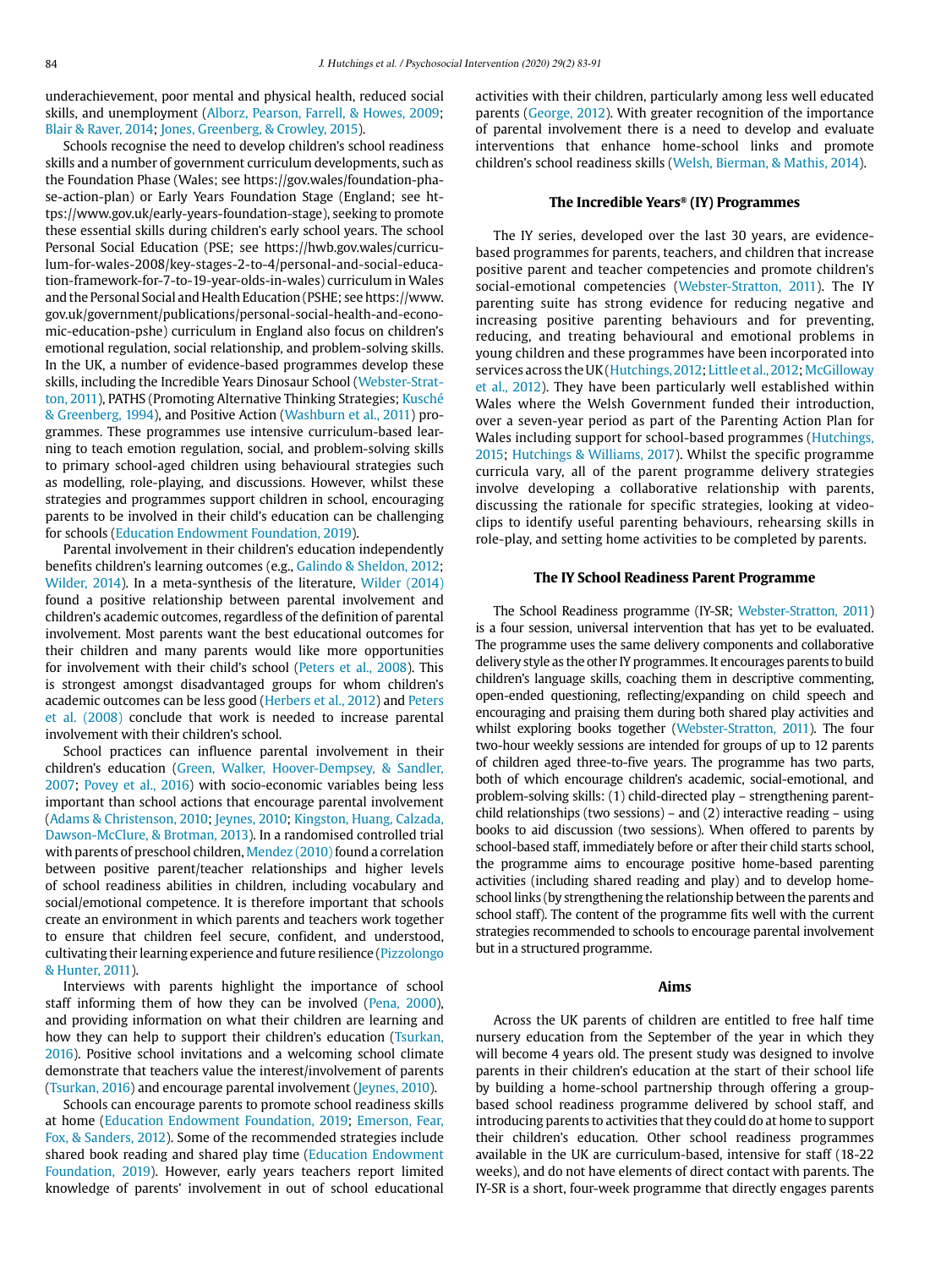in their children's development of school readiness skills, in the form of academic, socio-emotional, problem-solving, and language promotion.

This paper explores the feasibility of school staff in Welsh primary schools delivering the IY-SR programme to parents of nursery and reception class children and reports preliminary outcomes in relation to strengthening home-school links and encouraging key parenting skills associated with children's school readiness.

#### **Method**

## **Recruitment**

**School recruitment.** Ten schools in North West Wales, UK were recruited over two recruitment phases by word of mouth, five schools at each phase. These schools have pupils aged from 3 to 11 years. Pupil numbers in the schools ranged from 95 to 305 ( $M = 172.86$ , SD = 68.87) and the nursery aged intake ranged from 11 to 49 children  $(M = 28.43, SD = 13.35)$ . All ten schools delivered teaching mainly through the medium of Welsh. One school from each recruitment phase dropped out before commencing programme delivery, leaving eight schools.

**Family recruitment.** The sample recruited was a convenience sample. Families were recruited by staff in the ten primary schools in North West Wales, UK. Families were eligible for inclusion if they had a child aged 3-5 years in the participating school and the primary caregiver indicated that they were able to attend the foursession programme at the school. The primary carers of 32 children participated in the study (see Figure 1 for flow diagram).



**Figure 1.** Participant Flow Diagram.

## **Design**

The feasibility of programme delivery and the home-school relationship were evaluated by post-course interviews and questionnaires with parents and leaders. The preliminary impact of the programme on parent and child outcomes was assessed using a pre- and post-test repeated measures design.

#### **Measures**

**Family demographics.** A demographic questionnaire was designed to obtain basic socio-demographic and general health data of the family. It covered aspects of family structure and parental education. The questionnaire was based on the Personal Data and Health Questionnaire (Hutchings, 1996).

**Feasibility outcomes.** The feasibility outcomes were operationalised in terms of recruitment, retention, engagement, satisfaction (including self-report questionnaires and interviews/ focus groups, see below), and fidelity to the manual (using programme specific group leader completed session checklists).

**Group leader satisfaction** (Webster-Stratton, 2011). The group leader feedback questionnaire had four items on the home-school relationship, rated on a five-point scale from strongly agree to strongly disagree. An example item is: "The relationship between the parents and the school has improved since they have attended the programme". A further ten items covered specific aspects of the programme including supervision, overall feeling about the programme, likelihood of running the programme again, and delivery barriers. Items were rated on a five-point scale from very helpful/ easy/effective/positive/likely to very unhelpful/difficult/ineffective/ negative/unlikely. An example item is: "How would you rate the effectiveness of the programme?". Group leaders were also asked what they liked and disliked about the programme.

**Parent satisfaction** (Webster-Stratton, 2011). The IY-SR end of course satisfaction questionnaire for parents has six subscales: Overall programme based on three items and rated on a sevenpoint scale from very negative (1) to very positive (7); Programme recommendation based on one item and rated on a seven-point scale from strongly not recommend (1) to strongly recommend (7); Usefulness of the teaching format based on seven items and rated on a seven-point scale from extremely useless (1) to extremely useful (7); Usefulness of the parenting techniques based on five items and rated on a seven-point scale from extremely useless (1) to extremely useful (7); Group leaders based on four items and rated on a seven-point scale from extremely unhelpful (1) to extremely helpful (7); Parent group based on two items and rated on a five-point scale from very non-supportive (1) to very supportive (5). An additional subscale for home-school relationship was also used, based on seven items and rated on a five-point scale from strongly agree (1) to strongly disagree (7). These home-school relationship items included how comfortable parents felt about talking to teachers, how well they were heard by teachers and the school and whether their relationship with teachers had improved as a result of attending the course. There was also an open-ended question related to barriers to programme attendance.

**Child behaviour – Strengths and Difficulties Questionnaire** (SDQ; Goodman, 1997). The SDQ is a 25-item questionnaire with versions for different child ages and in different languages for completion by parents of 3-16 year old children. The English language 3-4 year old child age version was used in this study. Items are rated as not true, somewhat true, or certainly true on a 0-2 scale and a total difficulties score is derived by summing the scores from the 20 problem scale items. Higher scores indicate greater levels of difficulties, with a score of 0-15 classified as normal, 16-19 borderline, and 20-40 classified as abnormal. The SDQ has good internal consistency (mean  $\alpha$  = .73), test-retest stability ( $r = .62$ ), and discriminant validity (Goodman,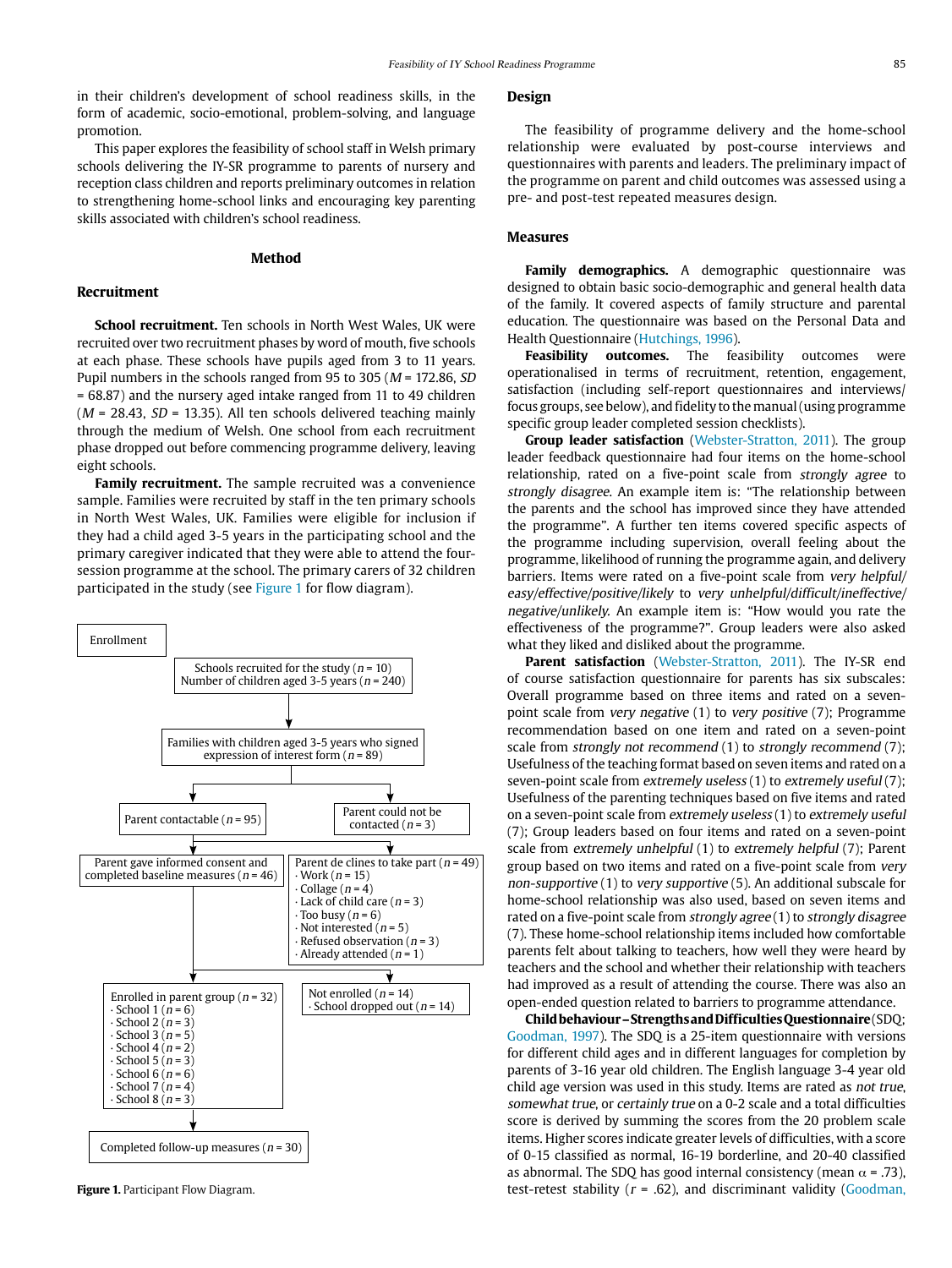1997). The present study confirmed good internal consistency (total difficulties  $\alpha$  = .76).

**Parental Sense of Competence** (PSOC; Johnston & Mash, 1989). The PSOC is a 17-item measure assessing parenting self-esteem and confidence. Items are rated on a six-point scale from 1 strongly agree to 6 strongly disagree. Scores can be summed to give a total score with higher scores indicating greater self-esteem. The questionnaire has previously demonstrated good internal consistency (total score  $\alpha$ = .79; Johnston & Mash, 1989). The current study also demonstrated good internal consistency ( $\alpha$  = .83).

**Parent-child interaction – The Play and Reading Observation Tool** (PAROT; Pye, 2015). The PAROT was used to measure parentchild interactions during a 30-minute home observation. The PAROT is a direct observational measure of parent-child interactions during 15 minutes each of shared play and joint reading undertaken within the home. It is based on the Dyadic Parent-child Interaction Coding System (DPICS; Robinson & Eyberg, 1981). Nine items from the DPICS were used with additional items designed specifically to capture the school readiness parenting behaviours taught in the course (4 items). It contains five parent verbal behaviour composite categories: academic coaching, socio-emotion coaching, problemsolving coaching, encouragement/praise, and reflection/ expansion, and three child verbal behaviour categories: child positive response, child negative response, and child spontaneous vocalisation. Each PAROT coding sheet is used to record the frequency of parent and child verbal behaviours across a 5-minute interval, by making a tally mark in the appropriate category box. Coding is continuous for a period of up to 15 minutes with parent and child categories coded simultaneously. The PAROT has demonstrated good code-recode reliability (ICC = .988), good inter-rater reliability (ICC = .916), and adequate concurrent validity as a measure for assessing parent-child interactions in both reading and play contexts (Pye, 2015).

**Group leader focus groups.** Questions asked during the focus group discussions with group leaders included the overall opinion of the IY-SR programme, perceptions of benefits to themselves and the school as well as to parents and children, effects on relationships between parents and the school, barriers to implementation, and recommendations for future implementation.

**Parent interviews.** The interview asked how useful parents found the programme, whether there had been changes in their own or their child's behaviour and/or their relationship with their child as a result of attending the course, and whether the programme had perceived benefits for the school and their relationship with the school.

## **Ethical Considerations**

Following ethical approval by the affiliated university (approval number: 1628), eight primary schools were recruited to deliver the programme, four in phase 1 and four in phase 2. All primary caregivers and school staff members provided written informed consent to participate.

## **Procedures**

**School recruitment.** Prior to consent to participation, all schools were informed of what was being offered in terms of training and support to deliver the programme and briefed on the recruitment procedure and timeline for parent recruitment and delivery of the programme. Schools were asked to choose two members of staff (teachers, teaching assistants, head teacher, etc.) to deliver the programme. Sixteen staff, two from each school, were recruited. All but two were school-based staff and included teachers ( $n = 8$ ), head teachers ( $n = 4$ ), and classroom assistants ( $n = 2$ ). One group was run by a teacher and a psychologist and another by a teacher and a locally based community parenting worker, an experienced IY parent group leader. Leaders attended a two-day accredited training course with a certified IY trainer (first author). Leaders also received two hours supervision following each session from the first author.

**Parent/family recruitment.** Participating schools provided information, including a flyer and study information sheet, to parents of nursery and reception class children, inviting them to attend the programme and participate in the evaluation. Schools were encouraged to target parents of newly enrolled children. Interested parents completed an expression of interest form that was passed to the researcher who arranged an initial visit to obtain written parental consent. Informed consent was obtained from all individual participants included in the study.

**Data collection.** The second author collected all measures during two home visits: one after parents had consented to participate in the study (baseline) and another six months later (follow-up). Parents attended the programme in the interim. Semi-structured interviews, questionnaires, and observational measures were collected during home visits. Questionnaires were completed through the medium of English, although semi-structured interviews and observations were conducted using the carer's preferred language.

For the PAROT observation, each parent-child dyad was observed for a maximum of 30 minutes. The parent was given a book in their preferred language (Welsh or English) and asked to look at the book with their child. After 15 minutes the parent was asked to play with their child for a further 15 minutes, using toys from their own home. The families were given the book as a thank-you gift for their participation. The second author (primary coder) live-coded all home visits ( $N = 64$ ), and another trained researcher (fourth author) live-coded 39% of visits  $(n = 25)$  for reliability purposes. The primary and secondary coders demonstrated good inter-rater reliability (ICC range .875-.984).

Parent semi-structured interviews were conducted at the same time as the collection of the six-month follow-up data. All the interviews were conducted by the second author. The interviews were not audio-recorded; however, detailed notes were taken of the responses from each parent.

All 16 staff from the eight participating schools were invited to take part in one of two focus groups. The focus groups were conducted by the second author after the group leaders had attended the final weekly supervision session, which occurred after delivery of the final programme session. Fourteen leaders, representing seven of the eight schools, participated in a focus group. As previously, the focus groups were not audio-recorded; however, detailed notes were taken of the group leaders' responses.

## **The Intervention**

The programme was delivered for four weeks in weekly two-hour sessions in the participating schools during school hours. The aim of the programme is to promote four dimensions of school readiness: academic, emotional regulation, social, and problem-solving skills. The programme has two parts: (1) child-directed play – strengthening parent-child relationships and children's social, emotional, and cognitive skills through play (two sessions) – and (2) interactive reading – using books to encourage social,emotional, academic, and problem-solving skills (two sessions). The programme encourages parents to build their children's language skills by coaching them using descriptive commenting, open-ended questioning, reflecting/ expanding on child speech, encouraging and praising during shared play and reading. Sessions are delivered using a range of methods including group discussion, reviewing video clips of parents and children showing different parenting skills to promote discussion, rehearsal of the skills using role-play techniques, and homework assignments to practice the skills learned at home.

Delivery was conducted by pairs of group leaders in each school. There were 16 group leaders in total. All but two of the group leaders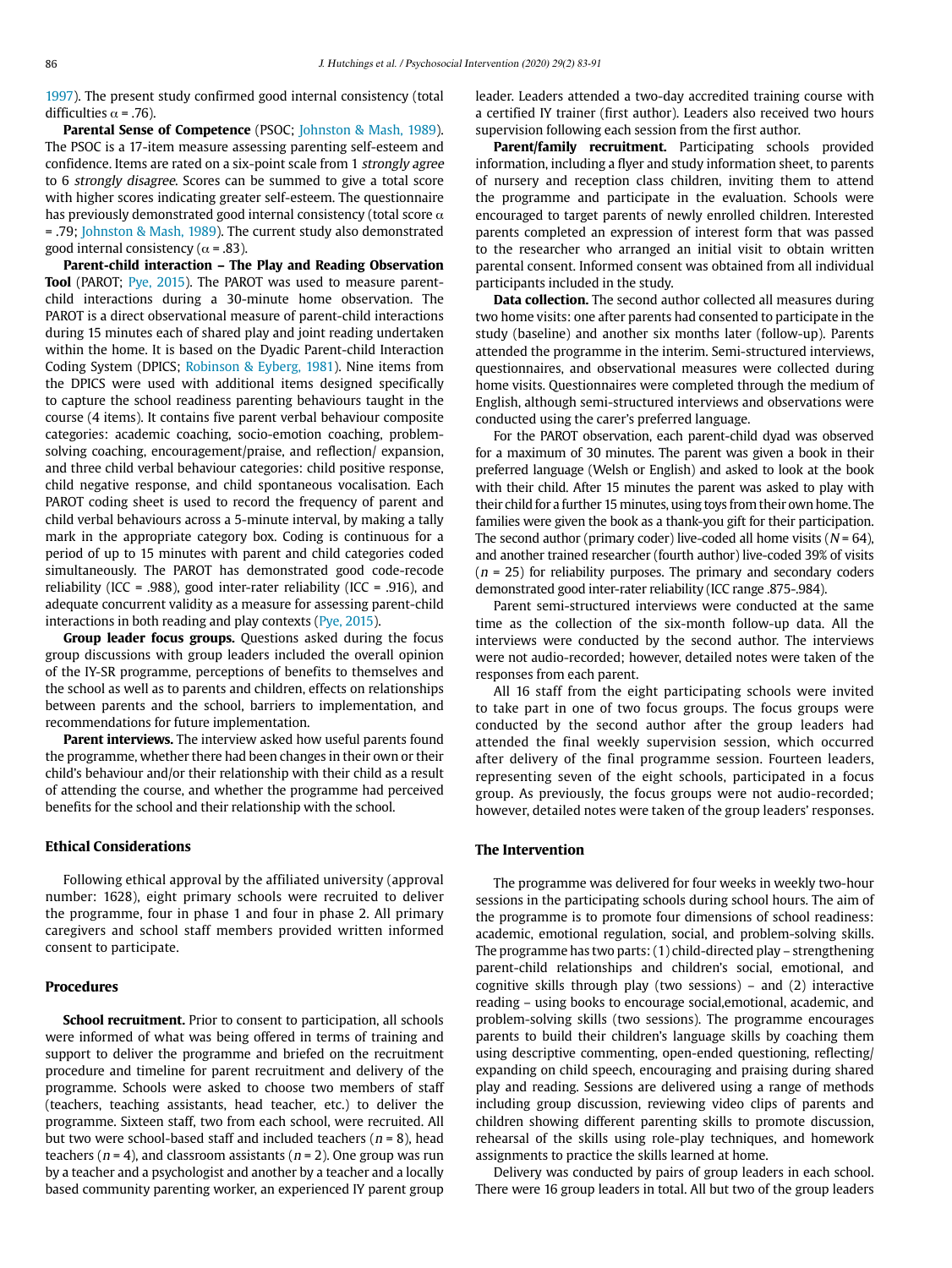were school-based staff including teachers, classroom assistants, and a head teachers. One leader who was not school-based was a psychologist who was in training to become a mentor for the programme and one was a locally based community parenting worker, already an experienced IY parent group leader. All leaders undertook group leader training and were offered two hours of supervision each week from a certified IY trainer. Training for the programme was free as part of the trial but schools had to cover teacher supply costs.

## **Statistical Analyses**

The feasibility outcomes are reported using summary statistics. Data analyses were performed using SPSS 24.0. There were some difficulties with the observation measure with some families struggling to engage their child for 15-minutes of reading and 15-minutes of play (baseline: 50% reading, 84% play; follow-up: 37% reading, 90% play). However, the majority of families were observed for at least five minutes in both tasks (baseline: 97%; follow-up: 91%), therefore the analyses were based on the summed frequencies calculated pro-rata for the first five minutes of the reading and play tasks and combined to give an overall score for each observed category.

All variables were checked for violations of normality using visual methods (histograms and Q-Q plots). Only one of the observed variables violated normality assumptions (PAROT socio-emotion) and was transformed using a squareroot transformation for the analyses. Pre- and post-test analyses were conducted using paired t-tests and mean difference confidence intervals were examined to asses the differences between baseline and follow-up outcomes. Cohen's d effect sizes are also reported.

Content analysis was used to assess parent feedback after attendance on the IY-SR programme and group leader feedback following delivery of the IY-SR programme. Units of analyses included barriers and facilitators to programme engagement and programme benefits.

#### **Results**

#### **Sample Characteristics**

The majority (71.9%) of parents were educated beyond the age of 16. They had mean age of 25 years at the birth of their first child and 75% reported their children's behavior on the SDQ as within the normal range. Just over half ( $n = 17, 53\%$ ) of the participating families spoke Welsh as their first language. None of the children were in receipt of any special needs provision (see Table 1).

Table 3. Pre- and Post-test Results based on Paired t-test Analyses

**Table 1.** Family Characteristics at Baseline for Control and Intervention Conditions

| Demographics                                | $(N = 32)$   |
|---------------------------------------------|--------------|
| Child age, months: $M(SD)$                  | 45.25 (5.38) |
| Child gender, male: $n(\mathcal{X})$        | 13.00(40.6)  |
| Parent age, years: $M(SD)$                  | 34.56 (6.74) |
| Parent gender, female: $n(\mathcal{X})$     | 31.00 (96.9) |
| Age birth first child: $M(SD)$              | 25.66 (7.12) |
| Single parent: $n(\mathcal{X})$             | 7.00(21.9)   |
| No post 16 education <sup>1</sup> : $n$ (%) | 9.00(28.1)   |
| Large family <sup>2</sup> : $n$ (%)         | 17.00(53.1)  |
| SDO Total Difficulties: M(SD)               | 10.25(6.16)  |

Note. 1Left school at or before 16 years; 2Three or more children.

#### **Recruitment and Retention**

Recruitment of parents was disappointing with only a mean of four parents enrolled for the groups (range: 2 to 6). Study retention was very high. Of 32 families assessed at baseline, 30 (94%) completed post-intervention assessments.

#### **Fidelity**

Fidelity of programme content delivery was assessed based on group leader completed session checklists. An average of 69.3% of programme content was delivered (range 59.8-81.6%). When examining what aspects of the programme were delivered, an average of 52.4% of the video vignettes were delivered (range 36.2- 76.6%) compared to the core content (average 89.1%; range 77.5- 97.5%). Group leaders attended 100% of supervision sessions.

#### **Programme Engagement and Acceptability**

All 32 parents attended at least one session of the programme. Two parents (6.3%) only came to one session. Mean session attendance was 3.16 sessions ( $SD = 1.02$ ).

Parents. Twenty-seven parents (84.4%) responded and gave an overall high rate of positive feedback. This included a strong recommendation of the programme to other parents, very positive ratings on the teaching format and techniques taught in the programme, and an improvement in the home-school relationship (see Table 2). Barriers to programme attendance included personal circumstances (such as being a lone parent and starting a new college

|                               | <b>Baseline</b><br>M(SD) | $\boldsymbol{N}$ | Follow-up<br>M(SD) | $\overline{N}$ | Mean difference<br>(95% CI) | Effect size<br>$(95\% \text{ CI})$ |
|-------------------------------|--------------------------|------------------|--------------------|----------------|-----------------------------|------------------------------------|
| Child behaviour               |                          |                  |                    |                |                             |                                    |
| SDO Total                     | 10.25(6.16)              | 32               | 8.83(4.60)         | 30             | $-1.40$ ( $-3.10$ , 0.30)   | $-0.22$ ( $-0.50$ , $0.05$ )       |
| Parental competence           |                          |                  |                    |                |                             |                                    |
| <b>PSOC</b>                   | 75.19 (11.59)            | 32               | 76.10 (10.87)      | 30             | $1.43(-1.55, 4.41)$         | $0.12$ ( $-0.13$ , $0.38$ )        |
| Parent-child observation      |                          |                  |                    |                |                             |                                    |
| PAROT academic                | 22.10 (10.63)            | 31               | 24.75 (13.95)      | 28             | $3.00(-2.30, 8.30)$         | $0.28(-0.22, 0.78)$                |
| PAROT socio-emotion           | 3.48(3.40)               | 31               | 4.39(3.76)         | 28             | $0.14(-0.41, 0.68)$         | $0.14 (-0.41, 0.69)$               |
| PAROT problem-solving         | 18.03(8.20)              | 31               | 20.68 (11.11)      | 28             | $2.43(-1.23, 6.09)$         | $0.30(-0.15, 0.74)$                |
| PAROT encourage/ praise       | 8.45(5.42)               | 31               | 13.32 (8.28)       | 28             | 4.57 (1.84, 7.30)           | $0.84(0.34, 1.35)^*$               |
| PAROT reflect/expand          | 18.00(9.95)              | 31               | 16.18 (8.97)       | 28             | $-1.61$ ( $-4.46$ , 1.24)   | $-0.16(-0.45, 0.12)$               |
| PAROT child positive response | 36.29 (13.68)            | 31               | 45.57 (16.24)      | 28             | 9.32 (3.72, 14.92)          | $0.68(0.27, 1.09)^*$               |

Note. Baseline range scores: SDQ (1-23), PSOC (52-98), PAROT academic (4.67-61.83), PAROT socio-emotion (0-11.33), PAROT problem-solving (2.50-54.17), PAROT encourage/ praise (0.83-23.33), PAROT reflect/expand (3.00-44.58), PAROT child positive response (14.17-63.67).

Follow-up range scores: SDQ (0-24), PSOC (48-97), PAROT academic (6.33-43.00), PAROT socio-emotion (0-11.23), PAROT problem-solving (3.67-40.00), PAROT encourage/praise (0.33-29.67), PAROT reflect/expand (4.00-45.03), PAROT child positive response (13.92-84.83).  $*^{*}p$  < .01.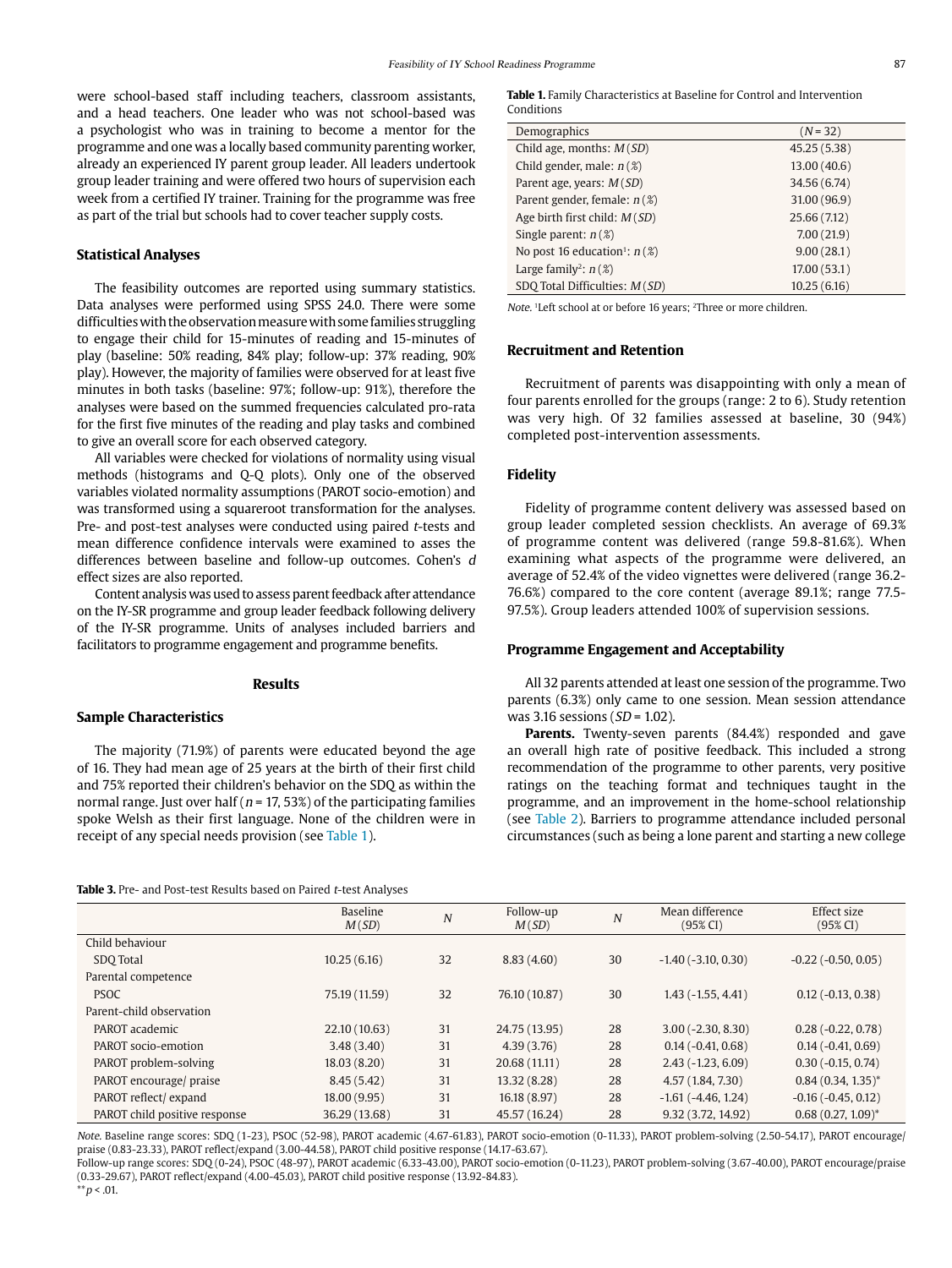course), lack of child care facilities, and the fact that the sessions were being run during school hours.

| Parent satisfaction                      | Modal rating          | Mean score $(SD)$ |
|------------------------------------------|-----------------------|-------------------|
| Overall programme <sup>1</sup>           | Very positive         | 6.67(0.47)        |
| Recommend <sup>1</sup>                   | Strongly<br>recommend | 6.69(0.54)        |
| Teaching format <sup>1</sup>             | Extremely useful      | 6.47(0.64)        |
| Parenting techniques <sup>1</sup>        | Extremely useful      | 6.19(0.97)        |
| Group leader <sup>1</sup>                | Extremely helpful     | 6.80(0.40)        |
| Parent group <sup>2</sup>                | Very supportive       | 4.88(0.33)        |
| Home-school relationship <sup>2</sup>    | Agree                 | 4.11(0.61)        |
| Group leader satisfaction                | Modal rating          | Mean score (SD)   |
| Home-school relationship <sup>2</sup>    | Strongly agree        | 4.57(0.51)        |
| Supervision <sup>2</sup>                 | Very helpful          | 4.57(0.53)        |
| Programme delivery <sup>2</sup>          | Helpful               | 4.43(0.50)        |
| Overall programme <sup>2</sup>           | Very positive         | 5.00(0.00)        |
| Likelihood to deliver again <sup>2</sup> | Very likely           | 4.57(0.79)        |

**Table 2.** Programme Satisfaction (parents and group leaders)

Note. 1Range 1-7; 2Range 1-5.

**Group leaders.** Seven pairs of group leaders (87.5%) completed the feedback questionnaire with overall rating being very positive. These included strong ratings for benefits to the home-school relationship, the usefulness of supervision sessions, and a strong likelihood to deliver the programme again (see Table 2). Some of the identified barriers to programme delivery included funding (for staff time, child care), engaging parental interest in the programme, having available space for child care, time, and a lack of administratve support. Group leaders reported that they liked that the programme strengthened relationships with parents and built parental confidence as well as liking the shortness of the programme and the sessions on reading. Aspects of the programme that group leaders disliked included difficulties with following some of the videos and too much content to be delivered in each two-hour session.

## **Pre- and Post-test Results**

Paired t-tests were conducted on all measures to examine the differences between pre- and post-course outcomes. Table 3 shows the results from the pre-post analyses. All significant results were based on the PAROT observation tool. There was a significant increase in parental encouragement/praise ( $p = .002$ ) as well as child positive responses ( $p = .002$ ) with medium to large effect sizes ( $d =$ 0.84 and  $d = 0.68$  respectively).

#### **Qualitative Feedback**

Parents. Twenty-seven (84.4%) parents completed a semistructured interview after attending the programme. Parents described the programme as supportive, reinforcing things that they already knew, appreciated the support, and would recommend to others. They felt that the programme had changed their behaviour, that they were spending more time with their children and had learned new skills, including being more patient, labelling emotions, using more praise, asking fewer questions, and describing and commenting on their children's behaviour. Changes in their children's behaviour were also reported with children being more well behaved, having learned to wait, paying more attention, having less tantrums, and being more willing to listen. This led to better relationships with their children and feeling closer. Parents said that there was also a positive impact on their relationship with the school since the programme, allowed them to get to know their child's teacher/school. They reported that they felt more comfortable approaching the school and more able to talk to teachers, and had a better understanding of what their child would be doing in school. They also felt that the programme benefitted schools by enabling teachers to get to know the parents, the family background, and the child.

**Group leaders.** Group leaders  $(n = 14)$  from seven schools participated in a focus group after delivery of the IY-SR programme. Group leaders had positive overall opinions of the programme; they said the programme was very good, that they had enjoyed delivering it, and that it was effective. The short length of the programme was seen as a positive since it was not too much of a commitment for schools or parents. Group leaders reported positive benefits to the relationship between parents and the school including raising awareness amongst parents of the school's ideas of school readiness. Perceived benefits to parents and children included strengthening parent-child relationships and increasing parent self-confidence. Cost was the biggest barrier or difficulty in implementing the programme since schools had to find supply cover in order for teachers to be released from the classroom to deliver the programme to parents. In terms of delivery of the programme, group leaders reported some difficulties with getting parents to complete the homework tasks and some parents did not understand the videos. There were also some challenges with finding a suitable date and time to deliver the programme and recruiting parents at the start of the school term. Recommendations for future implementation included the addition of an introductory session to engage parents and the inclusion of more content on praise.

#### **Discussion**

This is the first feasibility study of the IY-SR programme. The purpose of the study was to examine whether it was possible to deliver the IY-SR programme in schools using school-based staff, whether the programme was acceptable to parents and group leaders, and whether there were any indications of preliminary impact in terms of parents' use of school readiness skills at home. Thirty-two parents with a child in a nursery or reception class were recruited from eight schools. Feasibility outcomes (recruitment, fidelity, satisfaction, and retention) indicated that the programme was well received by parents and group leaders, was delivered with adequate fidelity, that there was good attendance by parents and good study retention (94%). Preliminary analyses of impact showed significant increases in parental praise and child positive responses, although due to the small sample these results should be interpreted with caution.

There were no challenges with recruiting schools for the project; however the recruitment of parents by school staff was much harder, resulting in small groups. The mean number of parents per group was four, the programme specifies a maximum of 12 parents. Engaging parental interest in enrolling for the programme was identified as a barrier to programme implementation. Parents identified session delivery time as a barrier to attendance with some finding it challenging to attend during school hours. This may have been due to work commitments or a lack of child care for very young children. Group leaders suggested that having an introductory session for parents might be useful in increasing initial parent interest in the programme. Future research would need to address the challenges with engaging parents including whether an introductory session would be an effective means of increasing enrolment and whether changing the time of session delivery would make a difference.

Overall attendance on the programme was high, with parents attending an average of at least three out of the four sessions. All parents attended at least one session of the programme, suggesting that the programme is acceptable to parents. Ratings of satisfaction by both parents and group leaders were very positive for all aspects of the programme. All parents who completed the end of course satisfaction questionnaire would recommend or strongly recommend the programme to other parents. Group leaders reported that they were very likely to deliver the programme again. This further suggests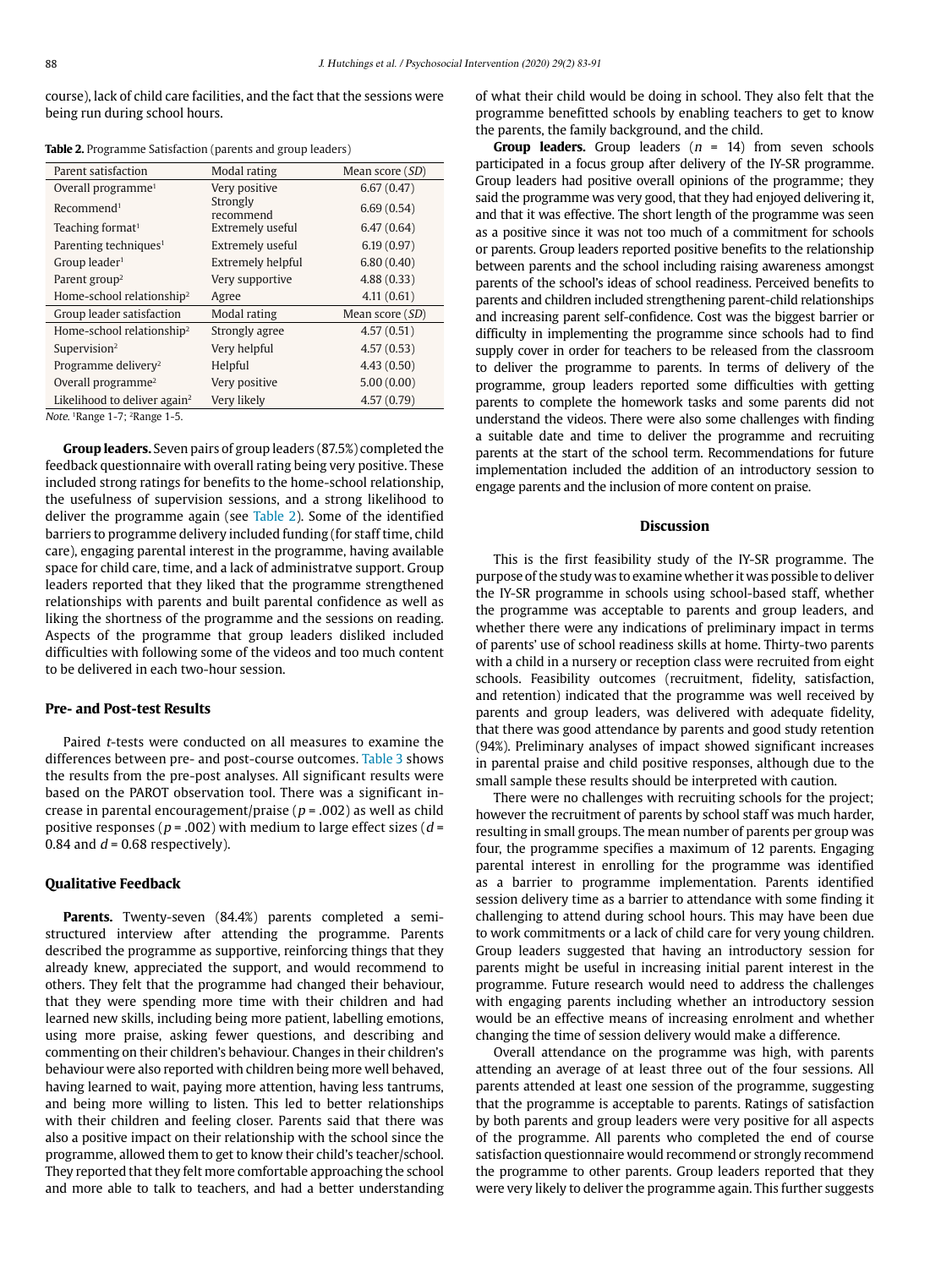that the programme was acceptable to both parents and school-based group leaders.

Group leaders reported delivering, on average, 69% of the programme content. One of the things that group leaders disliked about the programme was the fact that there was too much content that needed to be delivered in each session. This may be why the percentage of content delivered was only 69%. Nevertheless, schools delivered part of all of the session content components, home practice review, discussion, viewing video clips, role play, and homework discussion but they dropped some of the video vignettes. All the leaders attended the supervision sessions and rated them as being very helpful. Implementation fidelity is an important part of pragmatic research (Flay et al., 2005) and has been shown to affect programme outcomes (Furlong et al., 2012). Future research should explore this issue further with the IY-SR programme.

Preliminary analyses of impact showed no significant differences for the school readiness categories of the PAROT observation tool (academic, socio-emotion, problem-solving, reflect/expand), although there were increases in academic and problem-solving skills with small effect sizes. It is possible that four sessions are not enough to impact these skills but more likely that the sample size was not large enough to detect significant effects. This was a feasibility study and was not designed to evaluate the programme's effectiveness. A larger trial would need to be conducted to explore the effectiveness of the programme in improving school readiness skills. The lack of significant changes in school readiness skills could also be because the parents in the study were not at risk. It may be that parents were already promoting these skills at home with their children and therefore there was not much room for improvement.

The sample recruited were primarily from relatively advantaged backgrounds. On the whole there were small numbers of single parents, teenage parents (age of birth of first child was in the mid 20s), and parents with low levels of education. There were also very low levels of reported child behaviour problems. Many of the factors associated with poor school outcomes are related to disadvantaged backgrounds (O'Connor et al., 2018), suggesting that the parents recruited were not necessarily the parents of children lacking school readiness skills. The programme was offered as a universal intervention to all families with a child aged 3-5 years, meaning that schools were not asked to specifically target particular families. Recruitment problems for universal interventions are not uncommon (e.g., Cullen, Cullen, & Lindsay, 2016). Engaging disadvantaged families in interventions can be extremely challenging and requires a strong working relationship and high degree of practitioner skill (Asmussen, Waddell, Molloy, & Chowdry, 2017). This may be why there was a lack of disadvantaged families in the sample. This is a limitation of the study and in the generalisability of the results. Furthermore, only one father was recruited to the study. The engagement of fathers in parenting programmes is an under-researched area (Panter-Brick et al., 2014), despite evidence showing that fathers have a substantial impact on their children's development (Feldman, Bamberger, & Kanat-Maymon, 2013; McWayne, Downer, Campos, & Harris, 2013; Ramchandani et al., 2013). Future research would need to explore how best to engage disadvantaged families and fathers in schoolbased interventions like IY-SR. A recent report by the Education Endowment Foundation (2019) recommend a number of strategies to improve parental engagement with schools, including weekly text messages.

## **Future Directions**

This trial followed the pattern in Wales in introducing other IY programmes which was initially to test feasibility prior to encouraging broader roll out and experience suggests that once some parents in a school report positive feedback on courses offered this acts as a useful recruitment strategy for engaging other parents. This programme has also worked in this way and since this trial two counties in Wales have taken delivery of this programme on strategically. Flintshire has 64 primary schools and is in its  $4<sup>th</sup>$  year of embedding the programme in its nurseries and primary schools. It has 82 trained facilitators in 41 primary schools (64% of schools). Head teachers sign a Service Level Agreement to support the facilitators and deliver the programme in return for the training, resources and support to ensure confident, effective, delivery. An example of positive feedback in an Estyn School Inspection received by one school was "Excellent for Partnership Working." "The school's family liaison officer…. has established a wide range of very successful and well-attended family learning projects, including… 'School Readiness' that are having a highly effective impact on improving pupils' attitudes to school, progress in learning and wellbeing."

Powys has 80 primary schools and over a period of five years has trained 81 staff, 64 school-based staff from 34 schools (43%), as well as 14 staff from seven early years settings. Of the 34 primary schools trained, 22 (28% of all Powys primary schools) have, so far, delivered the programme and 12 schools deliver it regularly. Some schools deliver it in partnership with early years setting leaders.

The results of this trial suggest that further research on the IY-SR programme is justified. The sample in the current study lacked diversity suggesting that the results are not generalisable to the target population. However, one of the features of the IY parenting programmes is their collaborative nature which contributes to its effectiveness with diverse populations and there is strong evidence that they are equally effective with socially disadvantaged families (Gardner, Hutchings, Bywater, & Whitaker, 2010; Gardner et al., 2019). More research is needed to determine whether this IY programme is suitable for a more diverse sample (disadvantaged families, fathers). A larger study using rigorous methods, involving a randomised controlled trial design, would be appropriate to explore programme effectiveness, once the issues around engagement of disadvantaged families and fathers has been explored.

## **Conclusions**

The programme was well received by parents and group leaders. Its short duration was seen as useful and it enabled school-based staff to build relationships with, and talk to, parents in a relaxed and trusting environment. Parents reported changes in their parenting and in their children's behaviour; this was also confirmed by the observational data. Given the positive feedback from both school staff and parents, the results, including recruitment challenges identified, could inform a larger and more rigorous trial. The results are encouraging, suggesting the feasibility and benefits of delivering a short, universal parenting intervention as children start school. However, caution is needed when interpreting the results considering that this was a pre-post trial with no comparison group, small sample, and lack of generalizability to the target population (parents of children aged 3-5 years).

#### **Conflict of Interest**

The authors of this article declare no conflict of interest.

## **Acknowledgements**

The authors would like to thank Dr Sue Evans, Powys Teaching Health Board, and Ms Jenni Rochfort, Early Years and Family Support Service, Flintshire County Council, as well as all the schools and families that participated in the study.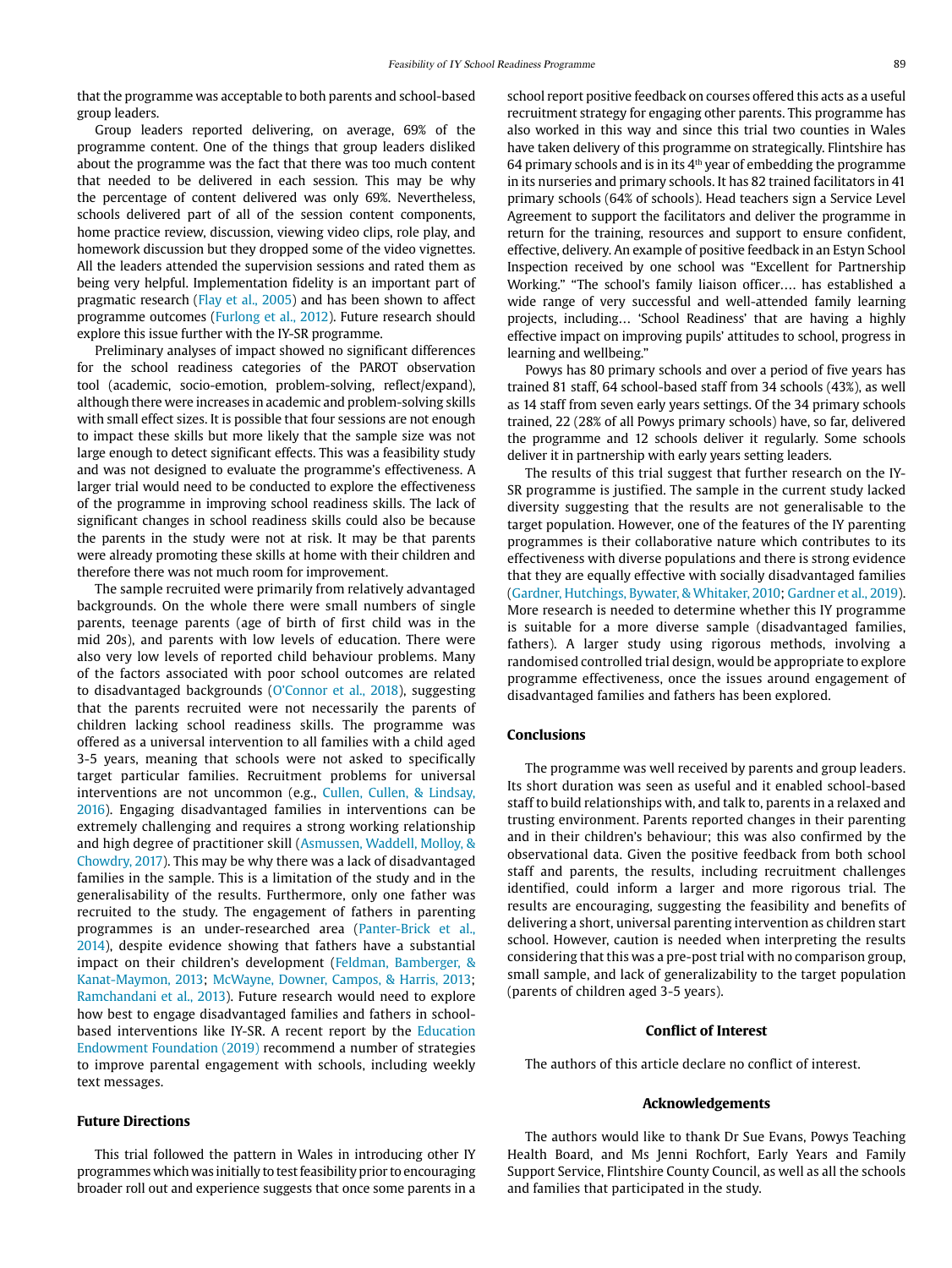#### **References**

- Action for Children. (2016). Start as we mean to go on: Putting child development in the early years at the heart of the life chances strategy. Retrieved from [https://www.actionforchildren.org.uk/media/6548/start](https://www.actionforchildren.org.uk/media/6548/start-as-we-mean-to-go-on.pdf)[as-we-mean-to-go-on.pdf](https://www.actionforchildren.org.uk/media/6548/start-as-we-mean-to-go-on.pdf)
- Adams, K. S., & Christenson, S. L. (2000). Trust and the family-school relationship: Examination of parent-teacher differences in elementary and secondary grades. Journal of School Psychology, 38, 477-497. [https://doi.org/10.1016/S0022-4405\(00\)00048-0](https://doi.org/10.1016/S0022-4405(00)00048-0)
- Alborz, A., Pearson, D., Farrell, P., & Howes, A. (2009). The impact of adult support staff on pupils and mainstream schools: A systematic review of evidence. London, UK: Department for Children, Schools, and Families.
- Asmussen, K., Waddell, S., Molloy, D., & Chowdry, H. (2017). Commissioning parenting and family support for troubled families. London, UK: Early Intervention Foundation.
- Belsky, J., Barnes, J., & Melhuish, E. (2007). The national evaluation of sure start: Does area- based early intervention work? Bristol, UK: Policy Press.
- Blair, C., & Raver, C. C. (2014). Closing the achievement gap through modification of neurocognitive and neuroendocrine function: Results from a cluster randomized controlled trial of an innovative approach to the education of children in kindergarten. PloS one, 9, e112393. https://doi.org/10.1371/journal.pone.0112393
- Cullen, S. M., Cullen, M. A., & Lindsay, G. (2016). Universal parenting programme provision in England. Barriers to parent engagement in the CAN parent trial, 2012–2014. Children & Society, 30, 71-81. [https://](https://doi.org/10.1111/chso.12120) [doi.org/10.1111/chso.12120](https://doi.org/10.1111/chso.12120)
- Education Endowment Foundation. (2019). Working with parents to support children's learning: Guidance report. London, UK: Education Endowment Foundation.
- Emerson, L., Fear, J., Fox, S., & Sanders, E. (2012). Parental engagement in learning and schooling: Lessons from research. Australian Research Alliance for Children and Youth. Canberra, Australia.
- Feldman, R., Bamberger, E., & Kanat-Maymon, Y. (2013). Parent-specific reciprocity from infancy to adolescence shapes children's social competence and dialogical skills. Attachment & Human Development, 15, 407-423.
- Flay, B. R., Biglan, A., Boruch, R. F., Castro, F. G., Gottfredson, D., Kellam, S., ... Ji, P. (2005). Standards of evidence: Criteria for efficacy, effectiveness and dissemination. Prevention Science, 6, 151-175. [https://doi.](https://doi.org/10.1007/s11121-005-5553-y) [org/10.1007/s11121-005-5553-y](https://doi.org/10.1007/s11121-005-5553-y)
- Furlong, M., McGilloway, S., Bywater, T., Hutchings, J., Smith, S. M., & Donnelly, M. (2012). Behavioural and cognitive-behavioural groupbased parenting programmes for early-onset conduct problems in children aged 3 to 12 years. Cochrane Database of Systematic Reviews. https://doi.org/10.1002/14651858.CD008225.pub2
- Galindo, C., & Sheldon, S. B. (2012). School and home connections and children's kindergarten achievement gains: The mediating role of family involvement. Early Childhood Research Quarterly, 27, 90-103. https://doi.org/10.1016/j.ecresq.2011.05.004
- Gardner, F., Hutchings, J., Bywater, T., & Whitaker, C. J. (2010). Who benefits and how does it work? Moderators and mediators of outcome in an effectiveness trial of a parenting intervention. Journal of Clinical Child & Adolescent Psychology, 39, 1-13. [https://doi.org/10.1080/15374416.](https://doi.org/10.1080/15374416.2010.486315) [2010.486315](https://doi.org/10.1080/15374416.2010.486315)
- Gardner, F., Leijten, P., Harris, V., Mann, J., Hutchings, J., Beecham, J. … Landau, S. (2019). Do parenting interventions increase social inequalities in child conduct problems? Pan-European Individual Participant Data (IPD) meta-analysis. The Lancet Psychiatry. [https://](https://doi.org/10.1016/S2215-0366(19)30162-2) [doi.org/10.1016/S2215-0366\(19\)30162-2](https://doi.org/10.1016/S2215-0366(19)30162-2)
- George, T. I. (2012). Early childhood teachers' views on working with parents: Positive and negative encounters in maintaining the home/ school relationship (Doctoral dissertation). Kent State University.
- Goodman, R. (1997). The Strengths and Difficulties Questionnaire: A research note. Journal of Child Psychology and Psychiatry, and Allied Disciplines, 38, 581-586. [https://doi.org/10.1111/j.1469-7610.1997.](https://doi.org/10.1111/j.1469-7610.1997.tb01545.x) [tb01545.x](https://doi.org/10.1111/j.1469-7610.1997.tb01545.x)
- Green, C. L., Walker, J. M., Hoover-Dempsey, K. V., & Sandler, H. M. (2007). Parents' motivations for involvement in children's education: An empirical test of a theoretical model of parental involvement. Journal of Educational Psychology, 99, 532-544. https://doi.org/10.1037/0022- 0663.99.3.532
- Hair, N. L., Hanson, J. L., Wolfe, B. L., & Pollak, S. D. (2015). Association of child poverty, brain development, and academic achievement. JAMA Pediatrics, 169, 822-829. [https://doi.org/10.1001/](https://doi.org/10.1001/jamapediatrics.2015.1475) [jamapediatrics.2015.1475](https://doi.org/10.1001/jamapediatrics.2015.1475)
- Herbers, J. E., Cutuli, J. J., Supkoff, L. M., Heistad, D., Chan, C. K., Hinz, E., & Masten, A. S. (2012). Early reading skills and academic achievement trajectories of students facing poverty, homelessness, and high residential mobility. *Educational Researcher, 41,* 366-374. <u>[https://doi.](https://doi.org/10.3102/0013189X12445320)</u> [org/10.3102/0013189X12445320](https://doi.org/10.3102/0013189X12445320)
- Hutchings, J. (2012). Introducing, researching and disseminating the Incredible Years programmes in Wales. International Journal of Conflict and Violence, 6, 225-233.
- Hutchings, J. (2015). Lessons learned from introducing, researching, and disseminating the Incredible Years programmes in Wales. In C. A.

Essau & J. L. Allen (Eds), Making parenting work for children's mental health (ACAMH Occasional Paper 33; chap 1, pp. 3-11). [https://doi.](https://doi.org/10.13056/OP33.d) [org/10.13056/OP33.d](https://doi.org/10.13056/OP33.d)

- Hutchings, J., & Williams, M. E. (2017). Taking the Incredible Years child and teacher programs to scale in Wales. Childhood Education, 93, 20-28. https://doi.org/10.1080/00094056.2017.1275233
- Jeynes, W. H. (2010). The salience of the subtle aspects of parental involvement and encouraging that involvement: Implications for school-based programs. Teachers College Record, 112, 747-774.
- Johnston, C., & Mash, E. J. (1989) A measure of parenting satisfaction and efficacy. Journal of Clinical Child Psychology, 18, 167-175. [https:// doi.](https:// doi.org/10.1207/s15374424jccp1802_8) [org/10.1207/s15374424jccp1802\\_8](https:// doi.org/10.1207/s15374424jccp1802_8)
- Jones, D. E., Greenberg, M., & Crowley, M. (2015). Early social-emotional functioning and public health: The relationship between kindergarten social competence and future wellness. American Journal of Public Health, 105, 2283-2290. https://doi.org/10.2105/AJPH.2015.302630
- Kingston, S., Huang, K. Y., Calzada, E., Dawson-McClure, S., & Brotman, L. (2013). Parent involvement in education as a moderator of family and neighborhood socioeconomic context on school readiness among young children. Journal of Community Psychology, 41, 265-276. https://doi.org/10.1002/jcop.21528
- Kusché, C. A., & Greenberg, M. T. (1994). The PATHS curriculum: Promoting alternative thinking strategies. Seattle, WA: Developmental Research & Programs.
- Little, M., Berry, V., Morpeth, L., Blower, S., Axford, N., Taylor, R., … Tobin, K. (2012). The impact of three evidence-based programmes delivered in public systems in Birmingham, UK. International Journal of Conflict and Violence, 6, 260-272.
- McGilloway, S., Mhaille, G. N., Bywater, T., Furlong, M., Leckey, Y., Kelly, P., . Donnelly, M. (2012). A parenting intervention for childhood behavioral problems: a randomized controlled trial in disadvantaged communitybased settings. Journal of Consulting and Clinical Psychology, 80, 116- 127. https://doi.org/10.1037/a0026304
- McWayne, D., Downer, J. T., Campos, R., & Harris, R. D. (2013) Father involvement during early childhood and its association with children's early learning: A meta-analysis. Early Education and Development, 24, 898-922.
- Mendez, J. L. (2010). How can parents get involved in preschool? Barriers and engagement in education by ethnic minority parents of children attending Head Start. Cultural Diversity and Ethnic Minority Psychology, 16, 26-36. https://doi.org/10.1037/a0016258
- Nursery World. (2017). Shortage of funding barrier to school readiness.<br>Retrived from https://www.nurseryworld.co.uk/nursery-world/ [https://www.nurseryworld.co.uk/nursery-world/](https://www.nurseryworld.co.uk/nursery-world/news/1162151/shortage-of-funding-barrier-to-school-readiness) [news/1162151/shortage-of-funding-barrier-to-school-readiness](https://www.nurseryworld.co.uk/nursery-world/news/1162151/shortage-of-funding-barrier-to-school-readiness)
- O'Connor, M., O'Connor, E., Quach, J., Vashishtha, R., & Goldfeld, S. (2018). Trends in the prevalence and distribution of teacher-identified special health-care needs across three successive population cohorts. Journal of Paediatrics and Child Health, 55, 312-319. [https://doi.org/10.1111/](https://doi.org/10.1111/jpc.14192) [jpc.14192](https://doi.org/10.1111/jpc.14192)
- Ofsted. (2014). The pupil premium: An update. Retrieved from [http://www.](http://www.gov.uk/government/publications/the-pupil-premium-an-update) [gov.uk/government/publications/the-pupil-premium-an-update](http://www.gov.uk/government/publications/the-pupil-premium-an-update)
- Panter-Brick, C., Burgess, A., Eggerman, M., McAllister, F., Pruett, K., & Leckman, J. F. (2014). Practitioner review: Engaging fathers – recommendations for a game hange in parenting interventions based on a systematic review of the global evidence. Journal of Child Psychology and Psychiatry, 55, 1187-1212. [https://doi.org/10.1111/](https://doi.org/10.1111/jcpp.12280) [jcpp.12280](https://doi.org/10.1111/jcpp.12280)
- Pena, D. C. (2000). Parent involvement: Influencing factors and implications. The Journal of Educational Research, 94, 42-54. https:// doi.org/10.1080/00220670009598741
- Peters, M., Seeds, K., Goldstein, A., & Coleman, N. (2008). Parental involvement in children's education 2007 (report no. DCSF-RR034). Department for Children, Schools, and Families. London, UK.
- Pizzolongo, P. J., & Hunter, A. (2011). I am safe and secure: Promoting resilience in young children. YC Young Children, 66, 67-69.
- Povey, J., Campbell, A. K., Willis, L. D., Haynes, M., Western, M., Bennett, S., ... Pedde, C. (2016). Engaging parents in schools and building parentschool partnerships: The role of school and parent organisation leadership. International Journal of Educational Research, 79, 128-141. https://doi.org/10.1016/j.ijer.2016.07.005
- Pye, K. L. (2015). An evaluation of the Incredible Years School Readiness parenting programme delivered in Welsh schools (unpublished PhD). Bangor, UK: Bangor University.
- Ramchandani, P. G., Domoney, J., Sethna, V., Psychogiou, L., Vlachos, H., & Murray, L. (2013). Do early father-infant interactions predict the onset of externalising behaviours in young children? Findings from a longitudinal cohort study. Journal of Child Psychology and Psychiatry, 54, 56-64.
- Robinson, E. A., & Eyberg, S. M. (1981). The dyadic parent-child interaction coding system: Standardization and validation. Journal of Consulting and Clinical Psychology, 49, 245-250. https://doi.org/10.1037/0022- 006X 49.2.245
- Tsurkan, T. G. (2016). Parental involvement in children's education. Young Scientist, 5, 390-393.
- US Department of Health & Human Services, Administration for Children & Families. (2005). Head start impact study: First year findings. Retrieved